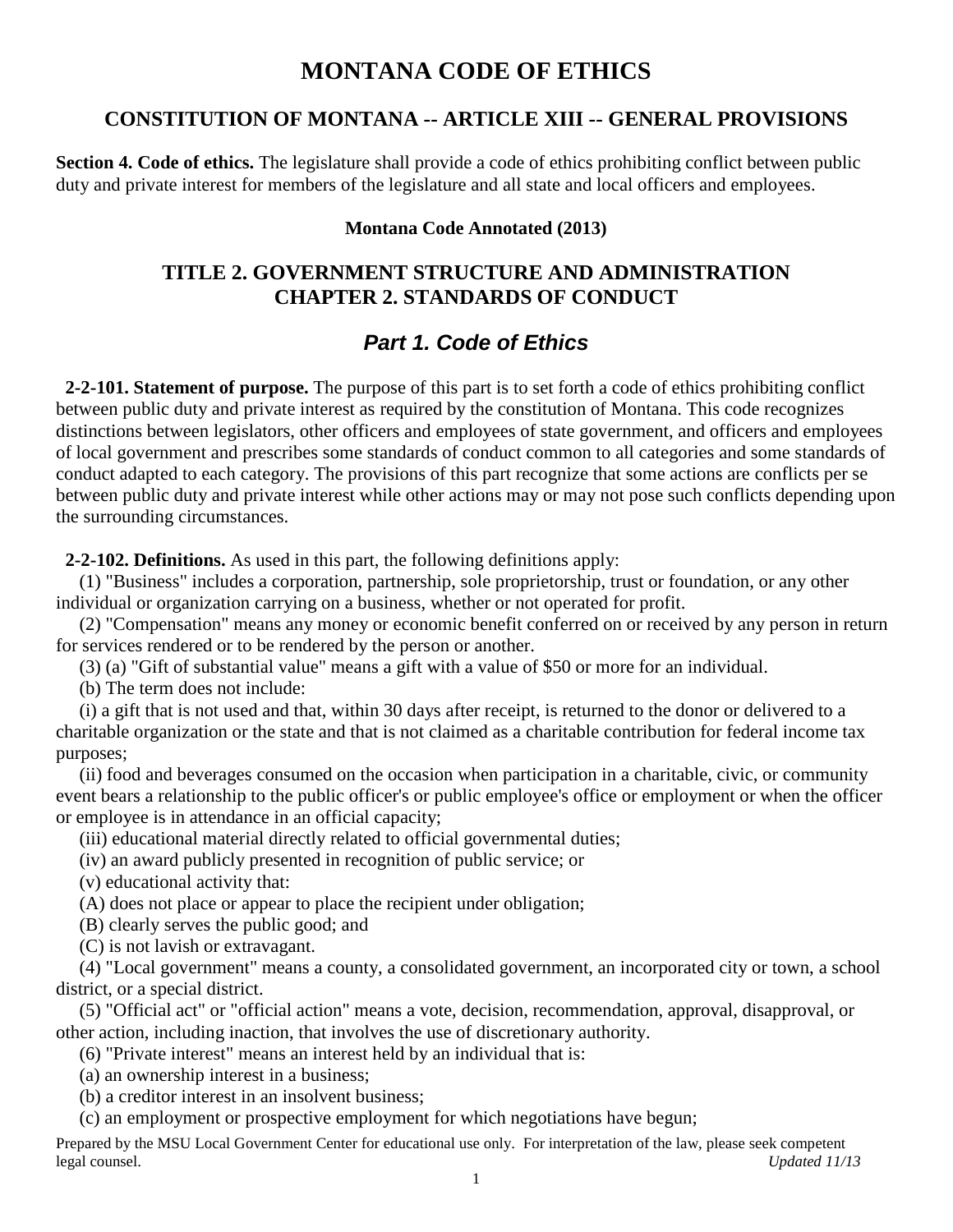(d) an ownership interest in real property;

(e) a loan or other debtor interest; or

(f) a directorship or officership in a business.

(7) "Public employee" means:

(a) any temporary or permanent employee of the state;

(b) any temporary or permanent employee of a local government;

 (c) a member of a quasi-judicial board or commission or of a board, commission, or committee with rulemaking authority; and

(d) a person under contract to the state.

(8) (a) "Public officer" includes any state officer and any elected officer of a local government.

(b) For the purposes of [67-11-104,](http://leg.mt.gov/bills/mca/67/11/67-11-104.htm) the term also includes a commissioner of an airport authority.

 (9) "Special district" means a unit of local government, authorized by law to perform a single function or a limited number of functions. The term includes but is not limited to conservation districts, water districts, weed management districts, irrigation districts, fire districts, community college districts, hospital districts, sewer districts, and transportation districts. The term also includes any district or other entity formed by interlocal agreement.

(10) (a) "State agency" includes:

(i) the state;

(ii) the legislature and its committees;

(iii) all executive departments, boards, commissions, committees, bureaus, and offices;

(iv) the university system; and

(v) all independent commissions and other establishments of the state government.

(b) The term does not include the judicial branch.

 (11) "State officer" includes all elected officers and directors of the executive branch of state government as defined in [2-15-102.](http://leg.mt.gov/bills/mca/2/15/2-15-102.htm)

**2-2-103. Public trust -- public duty.** (1) The holding of public office or employment is a public trust, created by the confidence that the electorate reposes in the integrity of public officers, legislators, and public employees. A public officer, legislator, or public employee shall carry out the individual's duties for the benefit of the people of the state.

 (2) A public officer, legislator, or public employee whose conduct departs from the person's public duty is liable to the people of the state and is subject to the penalties provided in this part for abuse of the public's trust.

 (3) This part sets forth various rules of conduct, the transgression of any of which is a violation of public duty, and various ethical principles, the transgression of any of which must be avoided.

(4) (a) The enforcement of this part for:

(i) state officers, legislators, and state employees is provided for in [2-2-136;](http://leg.mt.gov/bills/mca/2/2/2-2-136.htm)

(ii) legislators, involving legislative acts, is provided for in  $2-2-135$  and for all other acts is provided for in  $2-$ [2-136;](http://leg.mt.gov/bills/mca/2/2/2-2-136.htm)

(iii) local government officers and employees is provided for in [2-2-144.](http://leg.mt.gov/bills/mca/2/2/2-2-144.htm)

 (b) Any money collected in the civil actions that is not reimbursement for the cost of the action must be deposited in the general fund of the unit of government.

 **2-2-104. Rules of conduct for public officers, legislators, and public employees.** (1) Proof of commission of any act enumerated in this section is proof that the actor has breached the actor's public duty. A public officer, legislator, or public employee may not:

 (a) disclose or use confidential information acquired in the course of official duties in order to further substantially the individual's personal economic interests; or

(b) accept a gift of substantial value or a substantial economic benefit tantamount to a gift:

 (i) that would tend improperly to influence a reasonable person in the person's position to depart from the faithful and impartial discharge of the person's public duties; or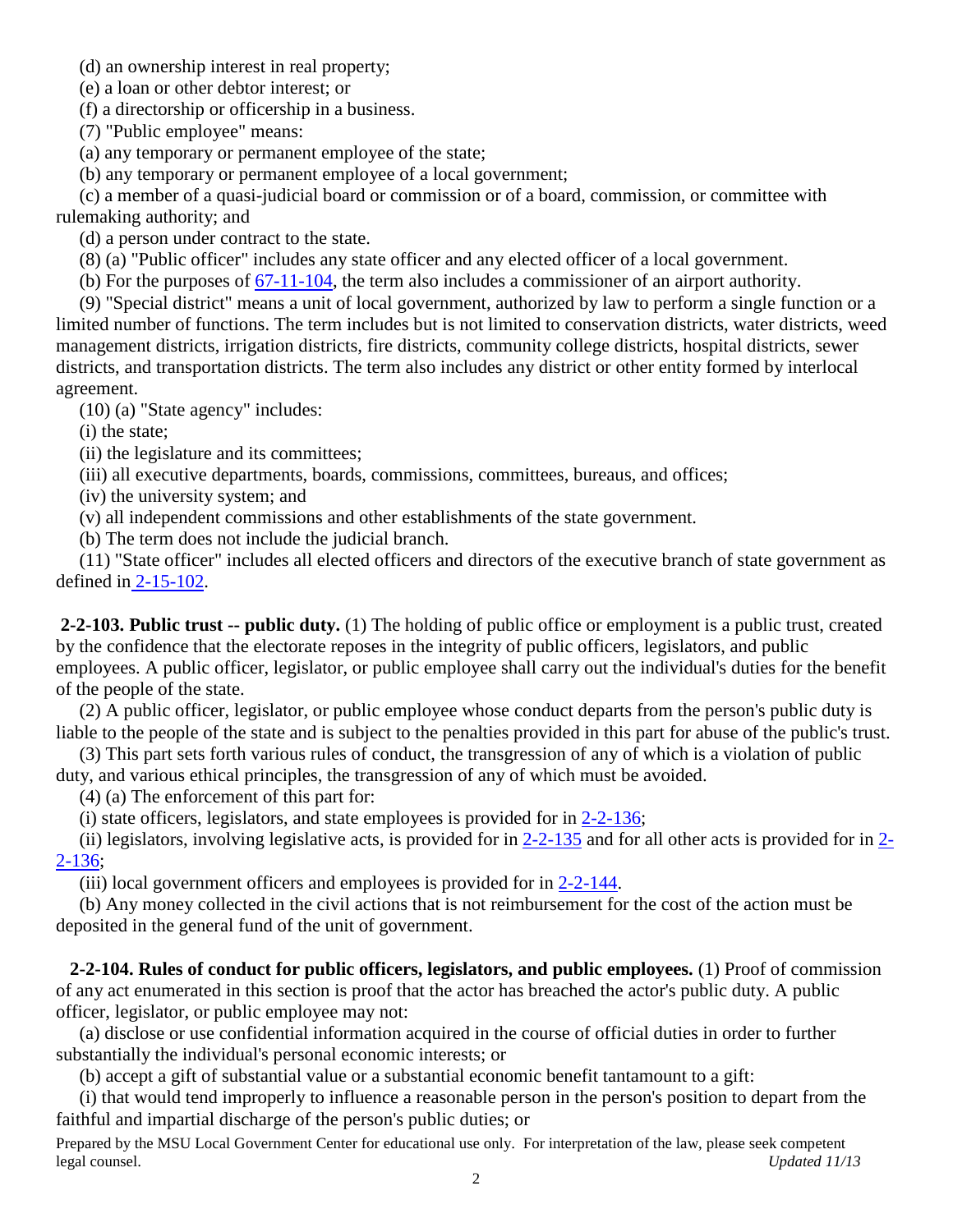(ii) that the person knows or that a reasonable person in that position should know under the circumstances is primarily for the purpose of rewarding the person for official action taken.

 (2) An economic benefit tantamount to a gift includes without limitation a loan at a rate of interest substantially lower than the commercial rate then currently prevalent for similar loans and compensation received for private services rendered at a rate substantially exceeding the fair market value of the services. Campaign contributions reported as required by statute are not gifts or economic benefits tantamount to gifts.

 (3) (a) Except as provided in subsection (3)(b), a public officer, legislator, or public employee may not receive salaries from two separate public employment positions that overlap for the hours being compensated, unless:

 (i) the public officer, legislator, or public employee reimburses the public entity from which the employee is absent for the salary paid for performing the function from which the officer, legislator, or employee is absent; or

 (ii) the public officer's, legislator's, or public employee's salary from one employer is reduced by the amount of salary received from the other public employer in order to avoid duplicate compensation for the overlapping hours.

(b) Subsection (3)(a) does not prohibit:

 (i) a public officer, legislator, or public employee from receiving income from the use of accrued leave or compensatory time during the period of overlapping employment; or

 (ii) a public school teacher from receiving payment from a college or university for the supervision of student teachers who are enrolled in a teacher education program at the college or university if the supervision is performed concurrently with the school teacher's duties for a public school district.

 (c) In order to determine compliance with this subsection (3), a public officer, legislator, or public employee subject to this subsection (3) shall disclose the amounts received from the two separate public employment positions to the commissioner of political practices.

**2-2-105. Ethical requirements for public officers and public employees.** (1) The requirements in this section are intended as rules of conduct, and violations constitute a breach of the public trust and public duty of office or employment in state or local government.

 (2) Except as provided in subsection (4), a public officer or public employee may not acquire an interest in any business or undertaking that the officer or employee has reason to believe may be directly and substantially affected to its economic benefit by official action to be taken by the officer's or employee's agency.

 (3) A public officer or public employee may not, within 12 months following the voluntary termination of office or employment, obtain employment in which the officer or employee will take direct advantage, unavailable to others, of matters with which the officer or employee was directly involved during a term of office or during employment. These matters are rules, other than rules of general application, that the officer or employee actively helped to formulate and applications, claims, or contested cases in the consideration of which the officer or employee was an active participant.

 (4) When a public employee who is a member of a quasi-judicial board or commission or of a board, commission, or committee with rulemaking authority is required to take official action on a matter as to which the public employee has a conflict created by a personal or private interest that would directly give rise to an appearance of impropriety as to the public employee's influence, benefit, or detriment in regard to the matter, the public employee shall disclose the interest creating the conflict prior to participating in the official action.

 (5) A public officer or public employee may not perform an official act directly and substantially affecting a business or other undertaking to its economic detriment when the officer or employee has a substantial personal interest in a competing firm or undertaking.

 **2-2-106. Disclosure.** (1) (a) Prior to December 15 of each even-numbered year, each state officer or holdover senator shall file with the commissioner of political practices a business disclosure statement on a form provided by the commissioner. An individual filing pursuant to subsection  $(1)(b)$  or  $(1)(c)$  is not required to file under this subsection  $(1)(a)$  during the same period.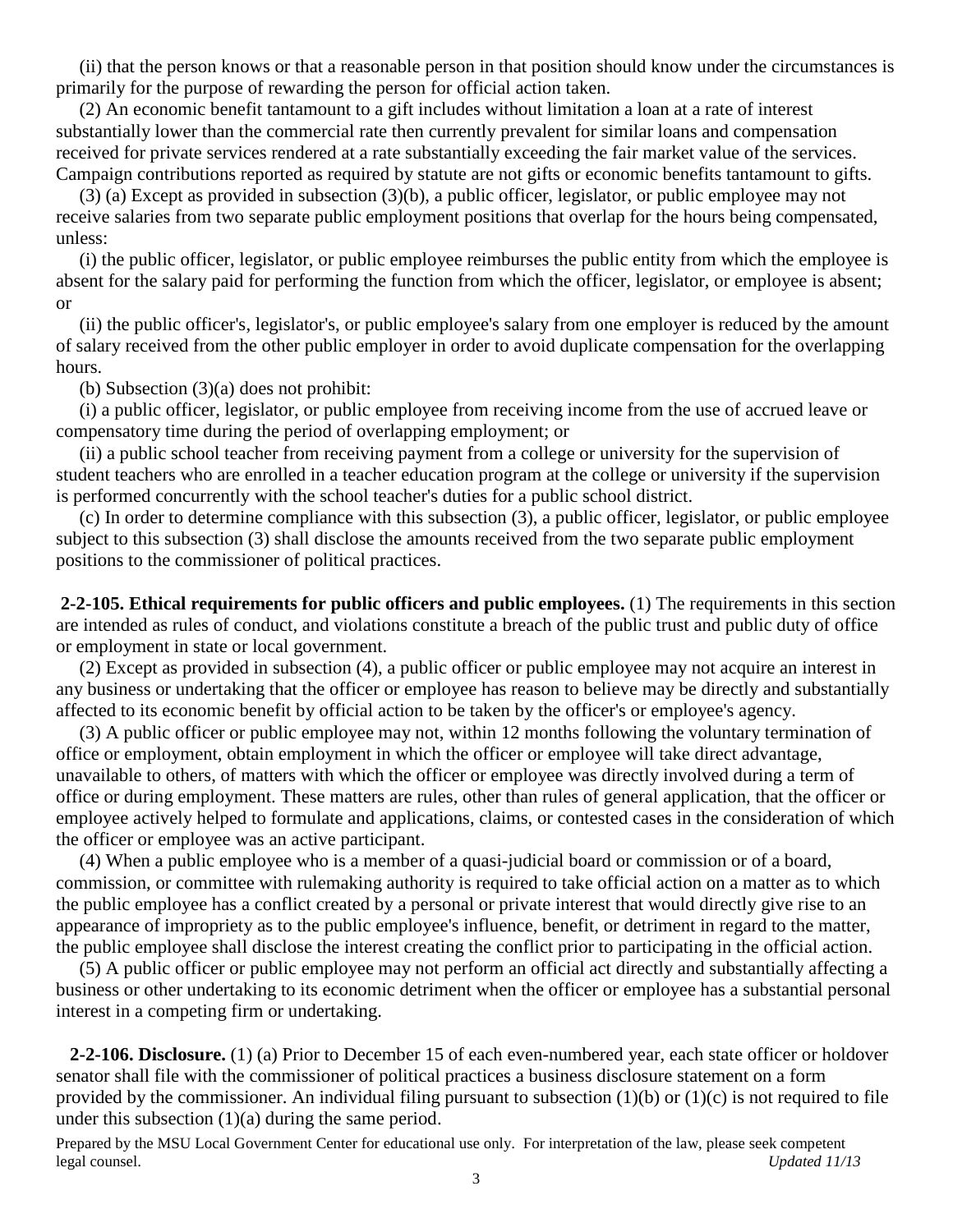(b) Each candidate for a statewide or a state office elected from a district shall, within 5 days of the time that the candidate files for office, file a business disclosure statement with the commissioner of political practices on a form provided by the commissioner.

(c) An individual appointed to office who would be required to file under subsection  $(1)(a)$  or  $(1)(b)$  is required to file the business disclosure statement at the earlier of the time of submission of the person's name for confirmation or the assumption of the office.

(2) The statement must provide the following information:

(a) the name, address, and type of business of the individual;

 (b) each present or past employing entity from which benefits, including retirement benefits, are currently received by the individual;

 (c) each business, firm, corporation, partnership, and other business or professional entity or trust in which the individual holds an interest;

 (d) each entity not listed under subsections (2)(a) through (2)(c) in which the individual is an officer or director, regardless of whether or not the entity is organized for profit; and

 (e) all real property, other than a personal residence, in which the individual holds an interest. Real property may be described by general description.

 (3) An individual may not assume or continue to exercise the powers and duties of the office to which that individual has been elected or appointed until the statement has been filed as provided in subsection (1).

 (4) The commissioner of political practices shall make the business disclosure statements available to any individual upon request.

**2-2-121. Rules of conduct for public officers and public employees.** (1) Proof of commission of any act enumerated in subsection (2) is proof that the actor has breached a public duty.

(2) A public officer or a public employee may not:

 (a) subject to subsection (7), use public time, facilities, equipment, supplies, personnel, or funds for the officer's or employee's private business purposes;

 (b) engage in a substantial financial transaction for the officer's or employee's private business purposes with a person whom the officer or employee inspects or supervises in the course of official duties;

 (c) assist any person for a fee or other compensation in obtaining a contract, claim, license, or other economic benefit from the officer's or employee's agency;

 (d) assist any person for a contingent fee in obtaining a contract, claim, license, or other economic benefit from any agency;

 (e) perform an official act directly and substantially affecting to its economic benefit a business or other undertaking in which the officer or employee either has a substantial financial interest or is engaged as counsel, consultant, representative, or agent; or

 (f) solicit or accept employment, or engage in negotiations or meetings to consider employment, with a person whom the officer or employee regulates in the course of official duties without first giving written notification to the officer's or employee's supervisor and department director.

 (3) (a) Except as provided in subsection (3)(b), a public officer or public employee may not use public time, facilities, equipment, supplies, personnel, or funds to solicit support for or opposition to any political committee, the nomination or election of any person to public office, or the passage of a ballot issue unless the use is:

(i) authorized by law; or

 (ii) properly incidental to another activity required or authorized by law, such as the function of an elected public officer, the officer's staff, or the legislative staff in the normal course of duties.

 (b) As used in this subsection (3), "properly incidental to another activity required or authorized by law" does not include any activities related to solicitation of support for or opposition to the nomination or election of a person to public office or political committees organized to support or oppose a candidate or candidates for public office. With respect to ballot issues, properly incidental activities are restricted to:

Prepared by the MSU Local Government Center for educational use only. For interpretation of the law, please seek competent legal counsel. *Updated 11/13* (i) the activities of a public officer, the public officer's staff, or legislative staff related to determining the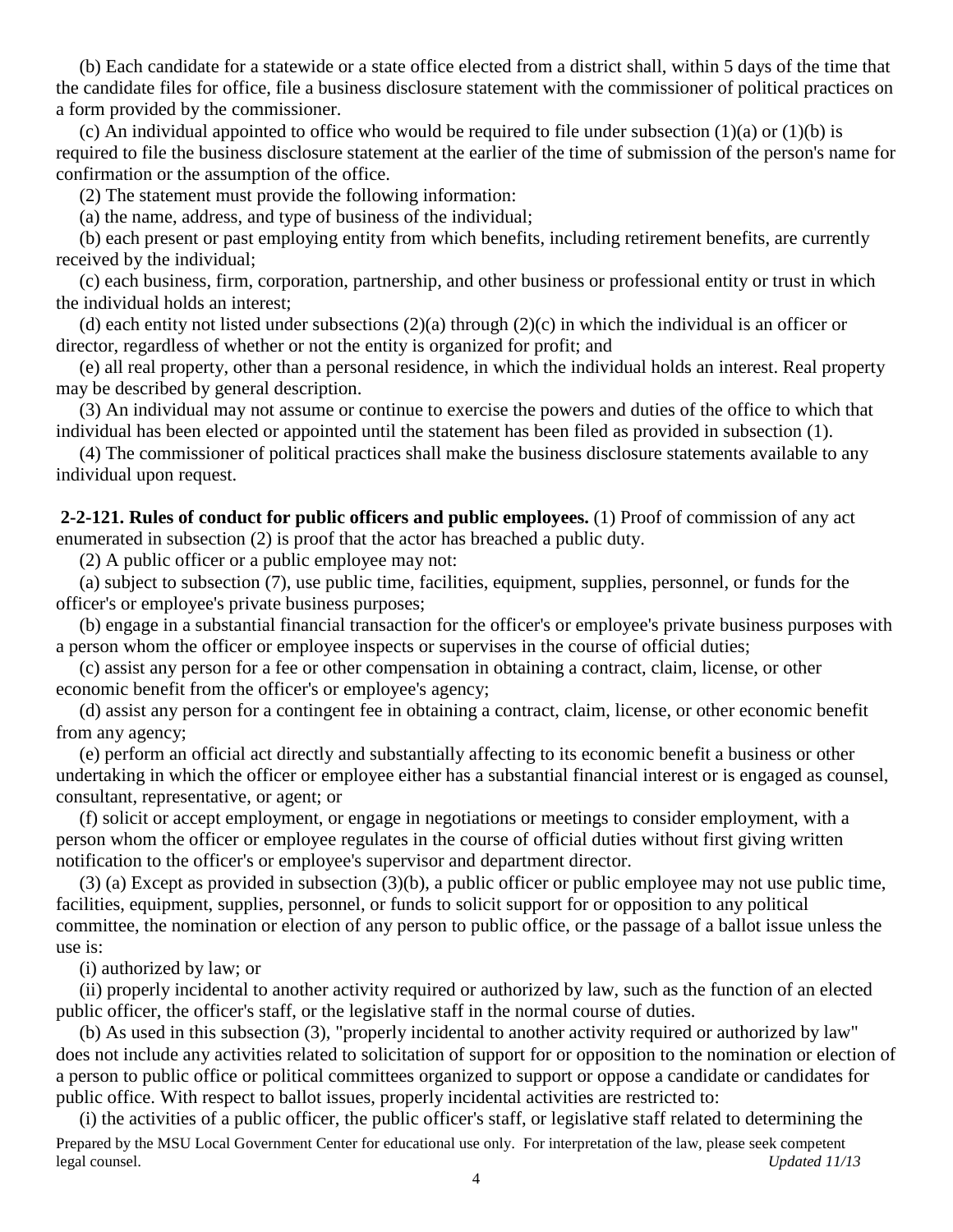impact of passage or failure of a ballot issue on state or local government operations;

 (ii) in the case of a school district, as defined in Title 20, chapter 6, compliance with the requirements of law governing public meetings of the local board of trustees, including the resulting dissemination of information by a board of trustees or a school superintendent or a designated employee in a district with no superintendent in support of or opposition to a bond issue or levy submitted to the electors. Public funds may not be expended for any form of commercial advertising in support of or opposition to a bond issue or levy submitted to the electors.

 (c) This subsection (3) is not intended to restrict the right of a public officer or public employee to express personal political views.

(4) A candidate, as defined in  $13-1-101(6)(a)$ , may not use or permit the use of state funds for any advertisement or public service announcement in a newspaper, on radio, or on television that contains the candidate's name, picture, or voice except in the case of a state or national emergency and then only if the announcement is reasonably necessary to the candidate's official functions.

 (b) A state officer may not use or permit the use of public time, facilities, equipment, supplies, personnel, or funds to produce, print, or broadcast any advertisement or public service announcement in a newspaper, on radio, or on television that contains the state officer's name, picture, or voice except in the case of a state or national emergency if the announcement is reasonably necessary to the state officer's official functions or in the case of an announcement directly related to a program or activity under the jurisdiction of the office or position to which the state officer was elected or appointed.

 (5) A public officer or public employee may not participate in a proceeding when an organization, other than an organization or association of local government officials, of which the public officer or public employee is an officer or director is:

 (a) involved in a proceeding before the employing agency that is within the scope of the public officer's or public employee's job duties; or

 (b) attempting to influence a local, state, or federal proceeding in which the public officer or public employee represents the state or local government.

 (6) A public officer or public employee may not engage in any activity, including lobbying, as defined in [5-](http://leg.mt.gov/bills/mca/5/7/5-7-102.htm) [7-102,](http://leg.mt.gov/bills/mca/5/7/5-7-102.htm) on behalf of an organization, other than an organization or association of local government officials, of which the public officer or public employee is a member while performing the public officer's or public employee's job duties. The provisions of this subsection do not prohibit a public officer or public employee from performing charitable fundraising activities if approved by the public officer's or public employee's supervisor or authorized by law.

 (7) A listing by a public officer or a public employee in the electronic directory provided for in [30-17-101](http://leg.mt.gov/bills/mca/30/17/30-17-101.htm) of any product created outside of work in a public agency is not in violation of subsection (2)(a) of this section. The public officer or public employee may not make arrangements for the listing in the electronic directory during work hours.

 (8) A department head or a member of a quasi-judicial or rulemaking board may perform an official act notwithstanding the provisions of subsection (2)(e) if participation is necessary to the administration of a statute and if the person complies with the disclosure procedures under [2-2-131.](http://leg.mt.gov/bills/mca/2/2/2-2-131.htm)

 (9) Subsection (2)(d) does not apply to a member of a board, commission, council, or committee unless the member is also a full-time public employee.

 (10) Subsections (2)(b) and (2)(e) do not prevent a member of the governing body of a local government from performing an official act when the member's participation is necessary to obtain a quorum or to otherwise enable the body to act. The member shall disclose the interest creating the appearance of impropriety prior to performing the official act.

Prepared by the MSU Local Government Center for educational use only. For interpretation of the law, please seek competent legal counsel. *Updated 11/13* **2-2-131. Disclosure.** A public officer or public employee shall, prior to acting in a manner that may impinge on public duty, including the award of a permit, contract, or license, disclose the nature of the private interest that creates the conflict. The public officer or public employee shall make the disclosure in writing to the commissioner of political practices, listing the amount of private interest, if any, the purpose and duration of the person's services rendered, if any, and the compensation received for the services or other information that is necessary to describe the interest. If the public officer or public employee then performs the official act